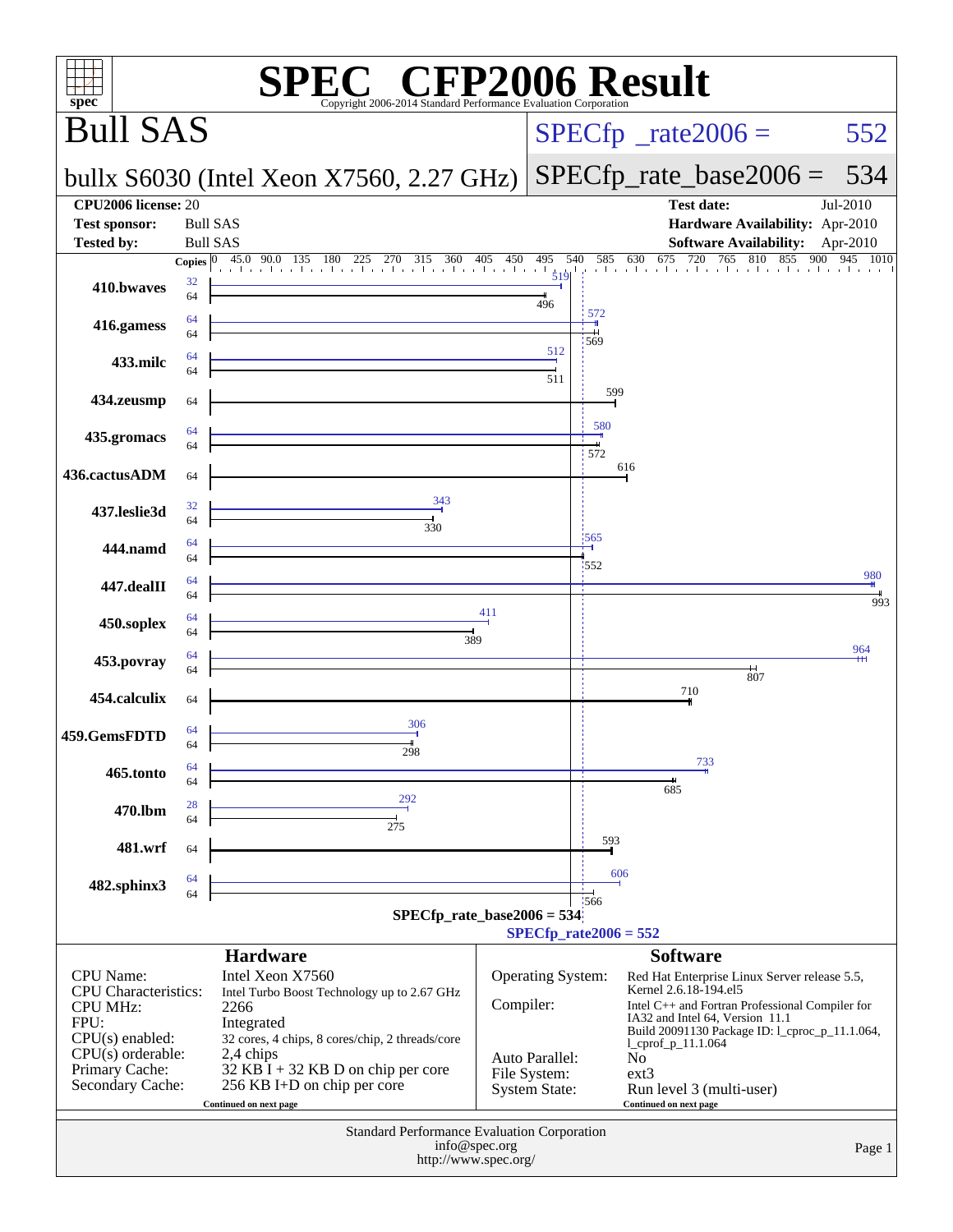

[Peak Pointers:](http://www.spec.org/auto/cpu2006/Docs/result-fields.html#PeakPointers)

[Other Software:](http://www.spec.org/auto/cpu2006/Docs/result-fields.html#OtherSoftware) None

## Bull SAS

#### $SPECTp_rate2006 = 552$

#### bullx S6030 (Intel Xeon X7560, 2.27 GHz)

**[CPU2006 license:](http://www.spec.org/auto/cpu2006/Docs/result-fields.html#CPU2006license)** 20 **[Test date:](http://www.spec.org/auto/cpu2006/Docs/result-fields.html#Testdate)** Jul-2010 **[Test sponsor:](http://www.spec.org/auto/cpu2006/Docs/result-fields.html#Testsponsor)** Bull SAS **[Hardware Availability:](http://www.spec.org/auto/cpu2006/Docs/result-fields.html#HardwareAvailability)** Apr-2010 **[Tested by:](http://www.spec.org/auto/cpu2006/Docs/result-fields.html#Testedby)** Bull SAS **[Software Availability:](http://www.spec.org/auto/cpu2006/Docs/result-fields.html#SoftwareAvailability)** Apr-2010 [Base Pointers:](http://www.spec.org/auto/cpu2006/Docs/result-fields.html#BasePointers) 64-bit<br>Peak Pointers: 32/64-bit

[SPECfp\\_rate\\_base2006 =](http://www.spec.org/auto/cpu2006/Docs/result-fields.html#SPECfpratebase2006) 534

#### [L3 Cache:](http://www.spec.org/auto/cpu2006/Docs/result-fields.html#L3Cache) 24 MB I+D on chip per chip<br>Other Cache: None [Other Cache:](http://www.spec.org/auto/cpu2006/Docs/result-fields.html#OtherCache) **[Memory:](http://www.spec.org/auto/cpu2006/Docs/result-fields.html#Memory)** 256 GB (32 x 8 GB DDR3-1067 QR RDIMM, CL7, ECC) [Disk Subsystem:](http://www.spec.org/auto/cpu2006/Docs/result-fields.html#DiskSubsystem) 1 x 250 GB 7200 RPM SATA, 4 x 160 GB Intel SSD [Other Hardware:](http://www.spec.org/auto/cpu2006/Docs/result-fields.html#OtherHardware) None

| <b>Results Table</b> |               |                                                                                                                      |              |                                                                                                                         |       |                                                                                                                                  |             |                                                                                                                         |                |              |                                                                        |                                                                                                                          |                                                                                                                  |
|----------------------|---------------|----------------------------------------------------------------------------------------------------------------------|--------------|-------------------------------------------------------------------------------------------------------------------------|-------|----------------------------------------------------------------------------------------------------------------------------------|-------------|-------------------------------------------------------------------------------------------------------------------------|----------------|--------------|------------------------------------------------------------------------|--------------------------------------------------------------------------------------------------------------------------|------------------------------------------------------------------------------------------------------------------|
| <b>Base</b>          |               |                                                                                                                      |              |                                                                                                                         |       |                                                                                                                                  | <b>Peak</b> |                                                                                                                         |                |              |                                                                        |                                                                                                                          |                                                                                                                  |
|                      |               |                                                                                                                      |              |                                                                                                                         |       |                                                                                                                                  |             |                                                                                                                         |                |              |                                                                        |                                                                                                                          | <b>Ratio</b>                                                                                                     |
|                      | 1752          |                                                                                                                      | 1759         |                                                                                                                         | 1753  | 496                                                                                                                              | 32          | 838                                                                                                                     |                | 838          |                                                                        | 838                                                                                                                      | 519                                                                                                              |
|                      | 2204          |                                                                                                                      | 2180         |                                                                                                                         | 2203  |                                                                                                                                  | 64          | 2202                                                                                                                    | 569            | 2189         |                                                                        | 2191                                                                                                                     | 572                                                                                                              |
|                      | 1149          | 511                                                                                                                  | 1149         | 511                                                                                                                     | 1149  | 511                                                                                                                              | 64          | 1148                                                                                                                    | 512            | 1148         |                                                                        | 1148                                                                                                                     | 512                                                                                                              |
|                      | 973           |                                                                                                                      | 971          |                                                                                                                         | 973   |                                                                                                                                  | 64          | 973                                                                                                                     | 599            | 971          |                                                                        | 973                                                                                                                      | 599                                                                                                              |
|                      | 800           |                                                                                                                      | 795          |                                                                                                                         | 799   |                                                                                                                                  | 64          | 790                                                                                                                     |                | 787          | 581                                                                    | 788                                                                                                                      | 580                                                                                                              |
|                      | 1242          |                                                                                                                      | 1240         |                                                                                                                         | 1242  |                                                                                                                                  | 64          | 1242                                                                                                                    |                | 1240         |                                                                        | 1242                                                                                                                     | 616                                                                                                              |
|                      | 1824          |                                                                                                                      | 1822         |                                                                                                                         | 1831  |                                                                                                                                  | 32          | 878                                                                                                                     | 343            | 875          |                                                                        | 880                                                                                                                      | 342                                                                                                              |
|                      | 930           |                                                                                                                      | 933          |                                                                                                                         | 929   |                                                                                                                                  | 64          | 909                                                                                                                     |                | 907          |                                                                        | 908                                                                                                                      | 565                                                                                                              |
|                      | 740           |                                                                                                                      | 738          |                                                                                                                         | 737   |                                                                                                                                  | 64          | 745                                                                                                                     | 982            | 748          |                                                                        | 747                                                                                                                      | 980                                                                                                              |
|                      | 1372          |                                                                                                                      | 1373         |                                                                                                                         | 1372  | 389                                                                                                                              | 64          | 1297                                                                                                                    | 411            | 1297         |                                                                        | 1298                                                                                                                     | 411                                                                                                              |
|                      | 421           |                                                                                                                      | 422          |                                                                                                                         | 426   |                                                                                                                                  | 64          | 353                                                                                                                     | 964            | 351          |                                                                        | 355                                                                                                                      | 959                                                                                                              |
|                      | 746           |                                                                                                                      | 742          |                                                                                                                         | 744   |                                                                                                                                  | 64          | 746                                                                                                                     |                | 742          | 711                                                                    | 744                                                                                                                      | 710                                                                                                              |
|                      | 2286          |                                                                                                                      | 2270         |                                                                                                                         | 2282  |                                                                                                                                  | 64          | 2220                                                                                                                    | 306            | 2223         |                                                                        | 2216                                                                                                                     | 306                                                                                                              |
|                      | 914           |                                                                                                                      | 920          |                                                                                                                         | 921   |                                                                                                                                  | 64          | 856                                                                                                                     |                | 859          |                                                                        | 859                                                                                                                      | 733                                                                                                              |
|                      | 3195          |                                                                                                                      | 3198         |                                                                                                                         | 3197  |                                                                                                                                  | 28          | 1317                                                                                                                    | 292            | 1316         | 292                                                                    | 1316                                                                                                                     | 292                                                                                                              |
|                      | 1206          |                                                                                                                      | 1201         |                                                                                                                         | 1205  |                                                                                                                                  | 64          | 1206                                                                                                                    |                | 1201         |                                                                        | 1205                                                                                                                     | 593                                                                                                              |
|                      | 2202          |                                                                                                                      | 2201         |                                                                                                                         | 2202  | 566                                                                                                                              | 64          | 2058                                                                                                                    |                | 2060         |                                                                        | 2058                                                                                                                     | 606                                                                                                              |
|                      | <b>Copies</b> | <b>Seconds</b><br>64<br>64<br>64<br>64<br>64<br>64<br>64<br>64<br>64<br>64<br>64<br>64<br>64<br>64<br>64<br>64<br>64 | Ratio<br>571 | <b>Seconds</b><br>496<br>569<br>599<br>616<br>330<br>552<br>990<br>389<br>808<br>708<br>297<br>689<br>275<br>593<br>566 | Ratio | <b>Seconds</b><br>494<br>575<br>600l<br>575<br>617<br>330<br>550<br>993<br>389I<br>807<br>711<br>299<br>685<br>275<br>595<br>567 | Ratio       | <b>Copies</b><br>569<br>599<br>572<br>616<br>329I<br>552<br>993<br>799<br><b>710</b><br>298<br>684<br>275<br><u>593</u> | <b>Seconds</b> | <b>Ratio</b> | <b>Seconds</b><br>519<br>578<br>616<br>565<br>708<br>736<br>593<br>606 | <b>Ratio</b><br>Results appear in the order in which they were run. Bold underlined text indicates a median measurement. | <b>Seconds</b><br>519<br>572<br>512<br>600<br>617<br>344<br>566<br>978<br>412<br>970<br>306<br>733<br>595<br>606 |

#### **[Submit Notes](http://www.spec.org/auto/cpu2006/Docs/result-fields.html#SubmitNotes)**

The config file option 'submit' was used. numactl was used to bind copies to the cores

#### **[Operating System Notes](http://www.spec.org/auto/cpu2006/Docs/result-fields.html#OperatingSystemNotes)**

'ulimit -s unlimited' was used to set the stacksize to unlimited prior to run

#### **[General Notes](http://www.spec.org/auto/cpu2006/Docs/result-fields.html#GeneralNotes)**

 Binaries were compiled on SLES 10 with Binutils 2.18.50.0.7.20080502 The Bull novascale bullion and the Bull bullx S6030 models are electronically equivalent. The results have been measured on a novascale bullion model.

> Standard Performance Evaluation Corporation [info@spec.org](mailto:info@spec.org) <http://www.spec.org/>

Page 2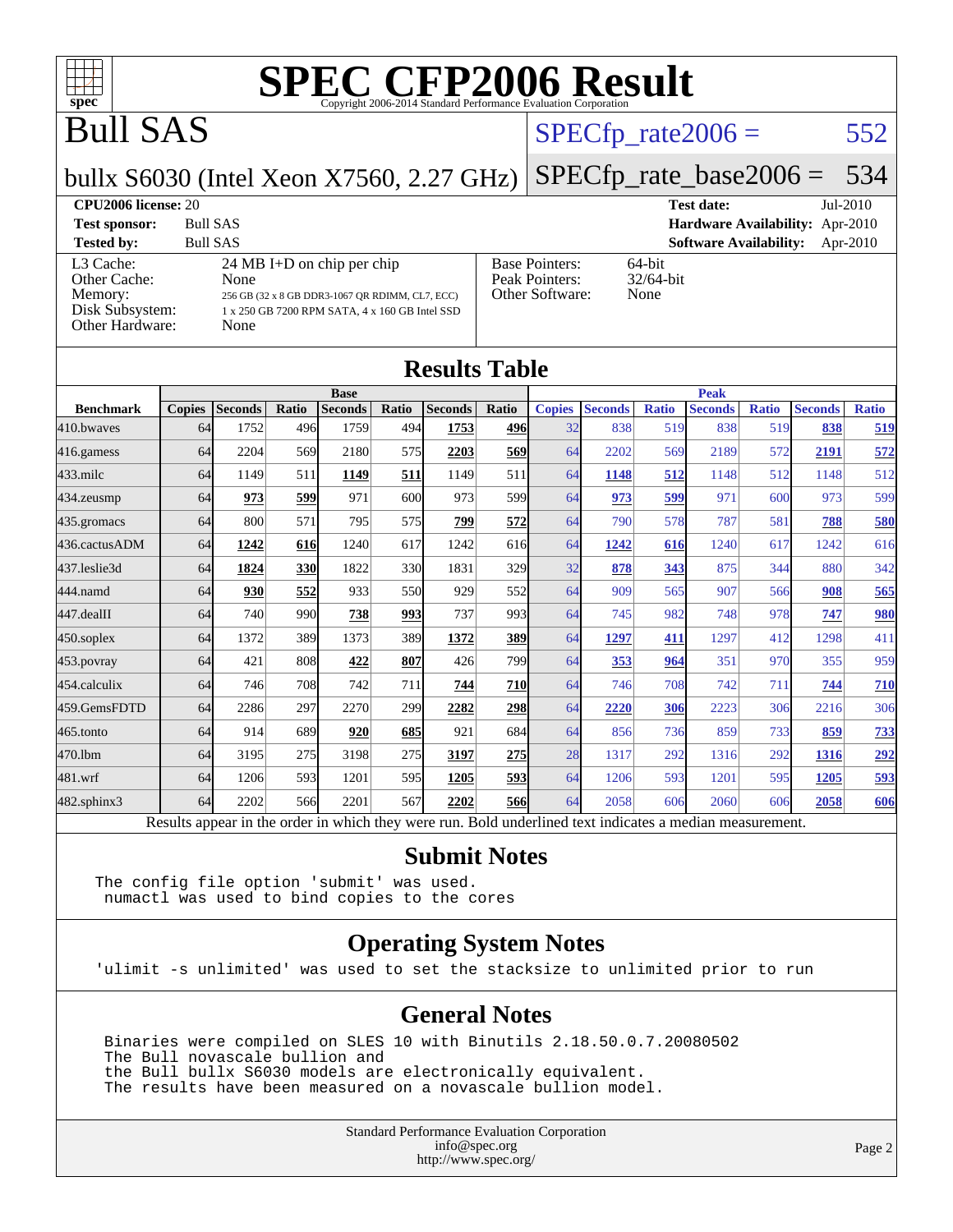

## Bull SAS

 $SPECTp_rate2006 = 552$ 

bullx S6030 (Intel Xeon X7560, 2.27 GHz) [SPECfp\\_rate\\_base2006 =](http://www.spec.org/auto/cpu2006/Docs/result-fields.html#SPECfpratebase2006) 534

**[CPU2006 license:](http://www.spec.org/auto/cpu2006/Docs/result-fields.html#CPU2006license)** 20 **[Test date:](http://www.spec.org/auto/cpu2006/Docs/result-fields.html#Testdate)** Jul-2010 **[Test sponsor:](http://www.spec.org/auto/cpu2006/Docs/result-fields.html#Testsponsor)** Bull SAS **[Hardware Availability:](http://www.spec.org/auto/cpu2006/Docs/result-fields.html#HardwareAvailability)** Apr-2010 **[Tested by:](http://www.spec.org/auto/cpu2006/Docs/result-fields.html#Testedby)** Bull SAS **[Software Availability:](http://www.spec.org/auto/cpu2006/Docs/result-fields.html#SoftwareAvailability)** Apr-2010

### **[Base Compiler Invocation](http://www.spec.org/auto/cpu2006/Docs/result-fields.html#BaseCompilerInvocation)**

[C benchmarks](http://www.spec.org/auto/cpu2006/Docs/result-fields.html#Cbenchmarks):  $\text{icc}$  -m64

[C++ benchmarks:](http://www.spec.org/auto/cpu2006/Docs/result-fields.html#CXXbenchmarks) [icpc -m64](http://www.spec.org/cpu2006/results/res2010q3/cpu2006-20100719-12572.flags.html#user_CXXbase_intel_icpc_64bit_bedb90c1146cab66620883ef4f41a67e)

[Fortran benchmarks](http://www.spec.org/auto/cpu2006/Docs/result-fields.html#Fortranbenchmarks): [ifort -m64](http://www.spec.org/cpu2006/results/res2010q3/cpu2006-20100719-12572.flags.html#user_FCbase_intel_ifort_64bit_ee9d0fb25645d0210d97eb0527dcc06e)

[Benchmarks using both Fortran and C](http://www.spec.org/auto/cpu2006/Docs/result-fields.html#BenchmarksusingbothFortranandC): [icc -m64](http://www.spec.org/cpu2006/results/res2010q3/cpu2006-20100719-12572.flags.html#user_CC_FCbase_intel_icc_64bit_0b7121f5ab7cfabee23d88897260401c) [ifort -m64](http://www.spec.org/cpu2006/results/res2010q3/cpu2006-20100719-12572.flags.html#user_CC_FCbase_intel_ifort_64bit_ee9d0fb25645d0210d97eb0527dcc06e)

### **[Base Portability Flags](http://www.spec.org/auto/cpu2006/Docs/result-fields.html#BasePortabilityFlags)**

| 416.gamess: -DSPEC_CPU_LP64                                    |
|----------------------------------------------------------------|
|                                                                |
| 433.milc: -DSPEC CPU LP64                                      |
| 434.zeusmp: -DSPEC_CPU_LP64                                    |
| 435.gromacs: -DSPEC_CPU_LP64 -nofor_main                       |
| 436.cactusADM: - DSPEC CPU LP64 - nofor main                   |
| 437.leslie3d: -DSPEC CPU LP64                                  |
| 444.namd: - DSPEC CPU LP64                                     |
| 447.dealII: -DSPEC_CPU LP64                                    |
| 450.soplex: -DSPEC_CPU_LP64                                    |
| 453.povray: -DSPEC_CPU_LP64                                    |
| 454.calculix: - DSPEC CPU LP64 - nofor main                    |
| 459.GemsFDTD: -DSPEC_CPU LP64                                  |
| 465.tonto: - DSPEC_CPU LP64                                    |
| 470.1bm: -DSPEC CPU LP64                                       |
| 481.wrf: -DSPEC CPU_LP64 -DSPEC_CPU_CASE_FLAG -DSPEC_CPU_LINUX |
| 482.sphinx3: -DSPEC_CPU_LP64                                   |

### **[Base Optimization Flags](http://www.spec.org/auto/cpu2006/Docs/result-fields.html#BaseOptimizationFlags)**

[C benchmarks](http://www.spec.org/auto/cpu2006/Docs/result-fields.html#Cbenchmarks): [-xSSE4.2](http://www.spec.org/cpu2006/results/res2010q3/cpu2006-20100719-12572.flags.html#user_CCbase_f-xSSE42_f91528193cf0b216347adb8b939d4107) [-ipo](http://www.spec.org/cpu2006/results/res2010q3/cpu2006-20100719-12572.flags.html#user_CCbase_f-ipo) [-O3](http://www.spec.org/cpu2006/results/res2010q3/cpu2006-20100719-12572.flags.html#user_CCbase_f-O3) [-no-prec-div](http://www.spec.org/cpu2006/results/res2010q3/cpu2006-20100719-12572.flags.html#user_CCbase_f-no-prec-div) [-static](http://www.spec.org/cpu2006/results/res2010q3/cpu2006-20100719-12572.flags.html#user_CCbase_f-static) [C++ benchmarks:](http://www.spec.org/auto/cpu2006/Docs/result-fields.html#CXXbenchmarks) [-xSSE4.2](http://www.spec.org/cpu2006/results/res2010q3/cpu2006-20100719-12572.flags.html#user_CXXbase_f-xSSE42_f91528193cf0b216347adb8b939d4107) [-ipo](http://www.spec.org/cpu2006/results/res2010q3/cpu2006-20100719-12572.flags.html#user_CXXbase_f-ipo) [-O3](http://www.spec.org/cpu2006/results/res2010q3/cpu2006-20100719-12572.flags.html#user_CXXbase_f-O3) [-no-prec-div](http://www.spec.org/cpu2006/results/res2010q3/cpu2006-20100719-12572.flags.html#user_CXXbase_f-no-prec-div) [-static](http://www.spec.org/cpu2006/results/res2010q3/cpu2006-20100719-12572.flags.html#user_CXXbase_f-static) [Fortran benchmarks](http://www.spec.org/auto/cpu2006/Docs/result-fields.html#Fortranbenchmarks): [-xSSE4.2](http://www.spec.org/cpu2006/results/res2010q3/cpu2006-20100719-12572.flags.html#user_FCbase_f-xSSE42_f91528193cf0b216347adb8b939d4107) [-ipo](http://www.spec.org/cpu2006/results/res2010q3/cpu2006-20100719-12572.flags.html#user_FCbase_f-ipo) [-O3](http://www.spec.org/cpu2006/results/res2010q3/cpu2006-20100719-12572.flags.html#user_FCbase_f-O3) [-no-prec-div](http://www.spec.org/cpu2006/results/res2010q3/cpu2006-20100719-12572.flags.html#user_FCbase_f-no-prec-div) [-static](http://www.spec.org/cpu2006/results/res2010q3/cpu2006-20100719-12572.flags.html#user_FCbase_f-static)

[Benchmarks using both Fortran and C](http://www.spec.org/auto/cpu2006/Docs/result-fields.html#BenchmarksusingbothFortranandC): [-xSSE4.2](http://www.spec.org/cpu2006/results/res2010q3/cpu2006-20100719-12572.flags.html#user_CC_FCbase_f-xSSE42_f91528193cf0b216347adb8b939d4107) [-ipo](http://www.spec.org/cpu2006/results/res2010q3/cpu2006-20100719-12572.flags.html#user_CC_FCbase_f-ipo) [-O3](http://www.spec.org/cpu2006/results/res2010q3/cpu2006-20100719-12572.flags.html#user_CC_FCbase_f-O3) [-no-prec-div](http://www.spec.org/cpu2006/results/res2010q3/cpu2006-20100719-12572.flags.html#user_CC_FCbase_f-no-prec-div) [-static](http://www.spec.org/cpu2006/results/res2010q3/cpu2006-20100719-12572.flags.html#user_CC_FCbase_f-static)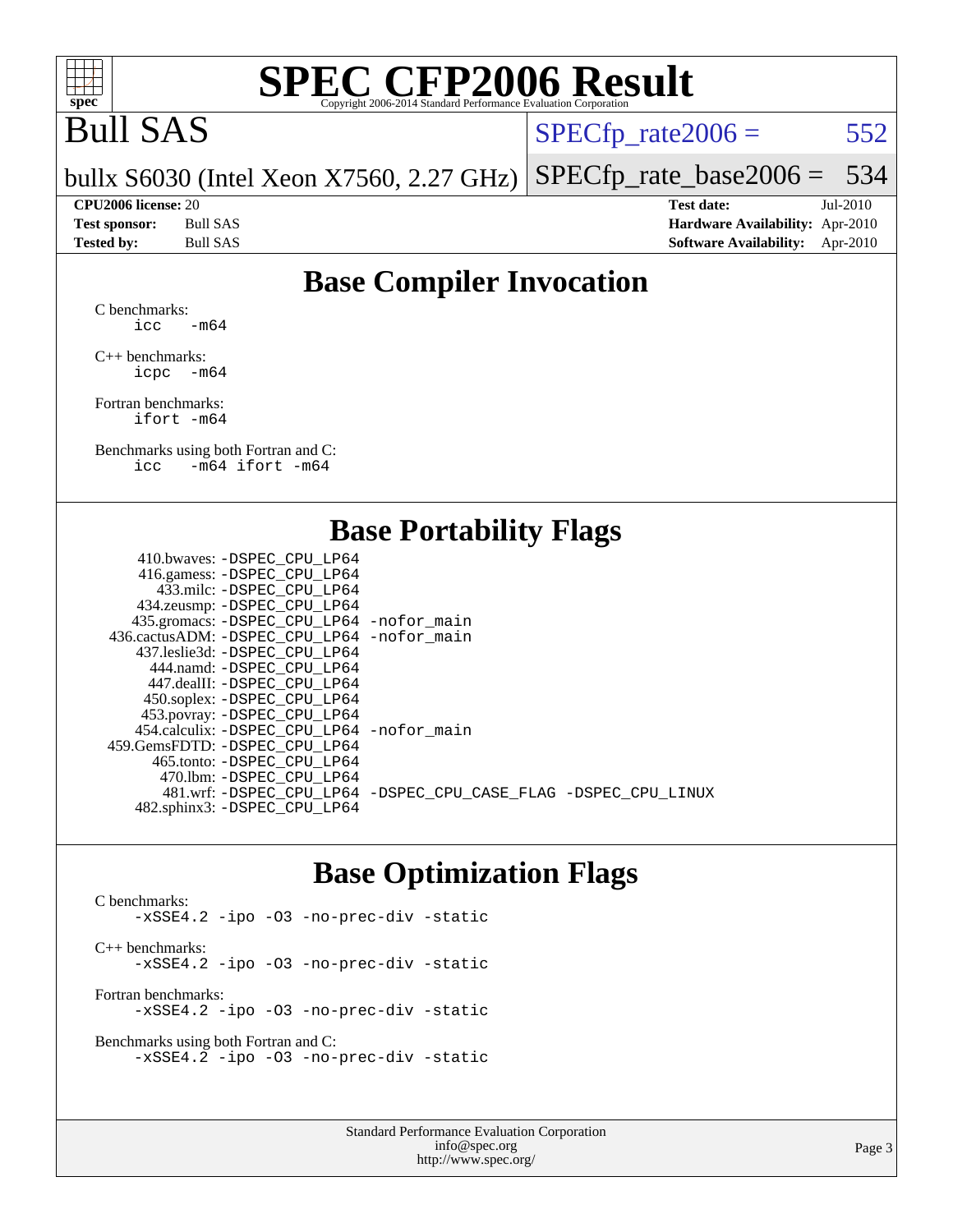

## Bull SAS

 $SPECTp\_rate2006 = 552$ 

bullx S6030 (Intel Xeon X7560, 2.27 GHz) [SPECfp\\_rate\\_base2006 =](http://www.spec.org/auto/cpu2006/Docs/result-fields.html#SPECfpratebase2006) 534

**[CPU2006 license:](http://www.spec.org/auto/cpu2006/Docs/result-fields.html#CPU2006license)** 20 **[Test date:](http://www.spec.org/auto/cpu2006/Docs/result-fields.html#Testdate)** Jul-2010 **[Test sponsor:](http://www.spec.org/auto/cpu2006/Docs/result-fields.html#Testsponsor)** Bull SAS **[Hardware Availability:](http://www.spec.org/auto/cpu2006/Docs/result-fields.html#HardwareAvailability)** Apr-2010 **[Tested by:](http://www.spec.org/auto/cpu2006/Docs/result-fields.html#Testedby)** Bull SAS **[Software Availability:](http://www.spec.org/auto/cpu2006/Docs/result-fields.html#SoftwareAvailability)** Apr-2010

### **[Peak Compiler Invocation](http://www.spec.org/auto/cpu2006/Docs/result-fields.html#PeakCompilerInvocation)**

[C benchmarks \(except as noted below\)](http://www.spec.org/auto/cpu2006/Docs/result-fields.html#Cbenchmarksexceptasnotedbelow):  $\text{icc}$   $-\text{m64}$ 

482.sphinx3: [icc -m32](http://www.spec.org/cpu2006/results/res2010q3/cpu2006-20100719-12572.flags.html#user_peakCCLD482_sphinx3_intel_icc_32bit_a6a621f8d50482236b970c6ac5f55f93)

[C++ benchmarks \(except as noted below\):](http://www.spec.org/auto/cpu2006/Docs/result-fields.html#CXXbenchmarksexceptasnotedbelow) [icpc -m64](http://www.spec.org/cpu2006/results/res2010q3/cpu2006-20100719-12572.flags.html#user_CXXpeak_intel_icpc_64bit_bedb90c1146cab66620883ef4f41a67e)

450.soplex: [icpc -m32](http://www.spec.org/cpu2006/results/res2010q3/cpu2006-20100719-12572.flags.html#user_peakCXXLD450_soplex_intel_icpc_32bit_4e5a5ef1a53fd332b3c49e69c3330699)

[Fortran benchmarks](http://www.spec.org/auto/cpu2006/Docs/result-fields.html#Fortranbenchmarks): [ifort -m64](http://www.spec.org/cpu2006/results/res2010q3/cpu2006-20100719-12572.flags.html#user_FCpeak_intel_ifort_64bit_ee9d0fb25645d0210d97eb0527dcc06e)

[Benchmarks using both Fortran and C](http://www.spec.org/auto/cpu2006/Docs/result-fields.html#BenchmarksusingbothFortranandC): [icc -m64](http://www.spec.org/cpu2006/results/res2010q3/cpu2006-20100719-12572.flags.html#user_CC_FCpeak_intel_icc_64bit_0b7121f5ab7cfabee23d88897260401c) [ifort -m64](http://www.spec.org/cpu2006/results/res2010q3/cpu2006-20100719-12572.flags.html#user_CC_FCpeak_intel_ifort_64bit_ee9d0fb25645d0210d97eb0527dcc06e)

**[Peak Portability Flags](http://www.spec.org/auto/cpu2006/Docs/result-fields.html#PeakPortabilityFlags)**

| 410.bwaves: -DSPEC CPU LP64                                    |  |
|----------------------------------------------------------------|--|
| 416.gamess: -DSPEC_CPU_LP64                                    |  |
| 433.milc: -DSPEC CPU LP64                                      |  |
| 434.zeusmp: -DSPEC_CPU_LP64                                    |  |
| 435.gromacs: -DSPEC_CPU_LP64 -nofor_main                       |  |
| 436.cactusADM: -DSPEC CPU LP64 -nofor main                     |  |
| 437.leslie3d: -DSPEC CPU LP64                                  |  |
| 444.namd: -DSPEC CPU LP64                                      |  |
| 447.dealII: -DSPEC CPU LP64                                    |  |
| 453.povray: -DSPEC_CPU_LP64                                    |  |
| 454.calculix: - DSPEC CPU LP64 - nofor main                    |  |
| 459. GemsFDTD: - DSPEC CPU LP64                                |  |
| 465.tonto: -DSPEC CPU LP64                                     |  |
| 470.1bm: - DSPEC_CPU_LP64                                      |  |
| 481.wrf: -DSPEC_CPU_LP64 -DSPEC_CPU_CASE_FLAG -DSPEC_CPU_LINUX |  |

### **[Peak Optimization Flags](http://www.spec.org/auto/cpu2006/Docs/result-fields.html#PeakOptimizationFlags)**

[C benchmarks](http://www.spec.org/auto/cpu2006/Docs/result-fields.html#Cbenchmarks):

 $433 \text{.}$ milc:  $-xSSE4$ .  $2(\text{pass 2})$  - $\text{prof-gen}(\text{pass 1})$  - $\text{ipo}(\text{pass 2})$  - $03(\text{pass 2})$ [-no-prec-div](http://www.spec.org/cpu2006/results/res2010q3/cpu2006-20100719-12572.flags.html#user_peakPASS2_CFLAGSPASS2_LDFLAGS433_milc_f-no-prec-div)(pass 2) [-static](http://www.spec.org/cpu2006/results/res2010q3/cpu2006-20100719-12572.flags.html#user_peakPASS2_CFLAGSPASS2_LDFLAGS433_milc_f-static)(pass 2) [-prof-use](http://www.spec.org/cpu2006/results/res2010q3/cpu2006-20100719-12572.flags.html#user_peakPASS2_CFLAGSPASS2_LDFLAGS433_milc_prof_use_bccf7792157ff70d64e32fe3e1250b55)(pass 2) [-fno-alias](http://www.spec.org/cpu2006/results/res2010q3/cpu2006-20100719-12572.flags.html#user_peakOPTIMIZE433_milc_f-no-alias_694e77f6c5a51e658e82ccff53a9e63a) [-opt-prefetch](http://www.spec.org/cpu2006/results/res2010q3/cpu2006-20100719-12572.flags.html#user_peakOPTIMIZE433_milc_f-opt-prefetch)

 470.lbm: [-xSSE4.2](http://www.spec.org/cpu2006/results/res2010q3/cpu2006-20100719-12572.flags.html#user_peakPASS2_CFLAGSPASS2_LDFLAGS470_lbm_f-xSSE42_f91528193cf0b216347adb8b939d4107)(pass 2) [-prof-gen](http://www.spec.org/cpu2006/results/res2010q3/cpu2006-20100719-12572.flags.html#user_peakPASS1_CFLAGSPASS1_LDFLAGS470_lbm_prof_gen_e43856698f6ca7b7e442dfd80e94a8fc)(pass 1) [-ipo](http://www.spec.org/cpu2006/results/res2010q3/cpu2006-20100719-12572.flags.html#user_peakPASS2_CFLAGSPASS2_LDFLAGS470_lbm_f-ipo)(pass 2) [-O3](http://www.spec.org/cpu2006/results/res2010q3/cpu2006-20100719-12572.flags.html#user_peakPASS2_CFLAGSPASS2_LDFLAGS470_lbm_f-O3)(pass 2) [-no-prec-div](http://www.spec.org/cpu2006/results/res2010q3/cpu2006-20100719-12572.flags.html#user_peakPASS2_CFLAGSPASS2_LDFLAGS470_lbm_f-no-prec-div)(pass 2) [-static](http://www.spec.org/cpu2006/results/res2010q3/cpu2006-20100719-12572.flags.html#user_peakPASS2_CFLAGSPASS2_LDFLAGS470_lbm_f-static)(pass 2) [-prof-use](http://www.spec.org/cpu2006/results/res2010q3/cpu2006-20100719-12572.flags.html#user_peakPASS2_CFLAGSPASS2_LDFLAGS470_lbm_prof_use_bccf7792157ff70d64e32fe3e1250b55)(pass 2) [-opt-malloc-options=3](http://www.spec.org/cpu2006/results/res2010q3/cpu2006-20100719-12572.flags.html#user_peakOPTIMIZE470_lbm_f-opt-malloc-options_13ab9b803cf986b4ee62f0a5998c2238) [-ansi-alias](http://www.spec.org/cpu2006/results/res2010q3/cpu2006-20100719-12572.flags.html#user_peakOPTIMIZE470_lbm_f-ansi-alias) [-auto-ilp32](http://www.spec.org/cpu2006/results/res2010q3/cpu2006-20100719-12572.flags.html#user_peakCOPTIMIZE470_lbm_f-auto-ilp32)

Continued on next page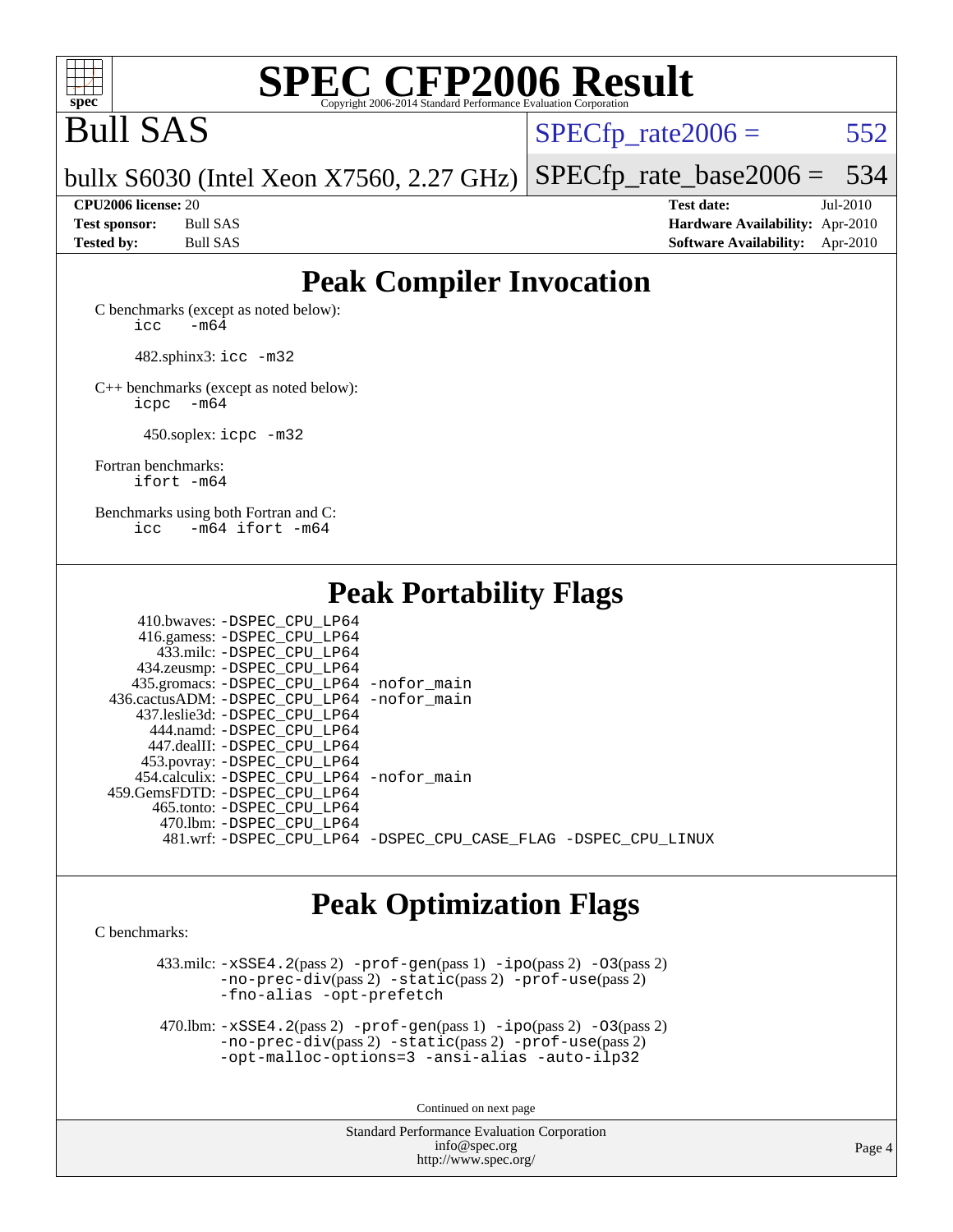

Bull SAS

 $SPECTp\_rate2006 = 552$ 

bullx S6030 (Intel Xeon X7560, 2.27 GHz) [SPECfp\\_rate\\_base2006 =](http://www.spec.org/auto/cpu2006/Docs/result-fields.html#SPECfpratebase2006)  $534$ 

**[CPU2006 license:](http://www.spec.org/auto/cpu2006/Docs/result-fields.html#CPU2006license)** 20 **[Test date:](http://www.spec.org/auto/cpu2006/Docs/result-fields.html#Testdate)** Jul-2010 **[Test sponsor:](http://www.spec.org/auto/cpu2006/Docs/result-fields.html#Testsponsor)** Bull SAS **[Hardware Availability:](http://www.spec.org/auto/cpu2006/Docs/result-fields.html#HardwareAvailability)** Apr-2010 **[Tested by:](http://www.spec.org/auto/cpu2006/Docs/result-fields.html#Testedby)** Bull SAS **[Software Availability:](http://www.spec.org/auto/cpu2006/Docs/result-fields.html#SoftwareAvailability)** Apr-2010

## **[Peak Optimization Flags \(Continued\)](http://www.spec.org/auto/cpu2006/Docs/result-fields.html#PeakOptimizationFlags)**

 482.sphinx3: [-xSSE4.2](http://www.spec.org/cpu2006/results/res2010q3/cpu2006-20100719-12572.flags.html#user_peakOPTIMIZE482_sphinx3_f-xSSE42_f91528193cf0b216347adb8b939d4107) [-ipo](http://www.spec.org/cpu2006/results/res2010q3/cpu2006-20100719-12572.flags.html#user_peakOPTIMIZE482_sphinx3_f-ipo) [-O3](http://www.spec.org/cpu2006/results/res2010q3/cpu2006-20100719-12572.flags.html#user_peakOPTIMIZE482_sphinx3_f-O3) [-no-prec-div](http://www.spec.org/cpu2006/results/res2010q3/cpu2006-20100719-12572.flags.html#user_peakOPTIMIZE482_sphinx3_f-no-prec-div) [-static](http://www.spec.org/cpu2006/results/res2010q3/cpu2006-20100719-12572.flags.html#user_peakOPTIMIZE482_sphinx3_f-static) [-unroll2](http://www.spec.org/cpu2006/results/res2010q3/cpu2006-20100719-12572.flags.html#user_peakCOPTIMIZE482_sphinx3_f-unroll_784dae83bebfb236979b41d2422d7ec2) [C++ benchmarks:](http://www.spec.org/auto/cpu2006/Docs/result-fields.html#CXXbenchmarks) 444.namd:  $-xSSE4$ . 2(pass 2)  $-prof-gen(pass 1) -ipo(pass 2) -O3(pass 2)$  $-prof-gen(pass 1) -ipo(pass 2) -O3(pass 2)$  $-prof-gen(pass 1) -ipo(pass 2) -O3(pass 2)$  $-prof-gen(pass 1) -ipo(pass 2) -O3(pass 2)$  $-prof-gen(pass 1) -ipo(pass 2) -O3(pass 2)$  $-prof-gen(pass 1) -ipo(pass 2) -O3(pass 2)$ [-no-prec-div](http://www.spec.org/cpu2006/results/res2010q3/cpu2006-20100719-12572.flags.html#user_peakPASS2_CXXFLAGSPASS2_LDFLAGS444_namd_f-no-prec-div)(pass 2) [-static](http://www.spec.org/cpu2006/results/res2010q3/cpu2006-20100719-12572.flags.html#user_peakPASS2_CXXFLAGSPASS2_LDFLAGS444_namd_f-static)(pass 2) [-prof-use](http://www.spec.org/cpu2006/results/res2010q3/cpu2006-20100719-12572.flags.html#user_peakPASS2_CXXFLAGSPASS2_LDFLAGS444_namd_prof_use_bccf7792157ff70d64e32fe3e1250b55)(pass 2) [-fno-alias](http://www.spec.org/cpu2006/results/res2010q3/cpu2006-20100719-12572.flags.html#user_peakCXXOPTIMIZE444_namd_f-no-alias_694e77f6c5a51e658e82ccff53a9e63a) [-auto-ilp32](http://www.spec.org/cpu2006/results/res2010q3/cpu2006-20100719-12572.flags.html#user_peakCXXOPTIMIZE444_namd_f-auto-ilp32) 447.dealII: [-xSSE4.2](http://www.spec.org/cpu2006/results/res2010q3/cpu2006-20100719-12572.flags.html#user_peakPASS2_CXXFLAGSPASS2_LDFLAGS447_dealII_f-xSSE42_f91528193cf0b216347adb8b939d4107)(pass 2) [-prof-gen](http://www.spec.org/cpu2006/results/res2010q3/cpu2006-20100719-12572.flags.html#user_peakPASS1_CXXFLAGSPASS1_LDFLAGS447_dealII_prof_gen_e43856698f6ca7b7e442dfd80e94a8fc)(pass 1) [-ipo](http://www.spec.org/cpu2006/results/res2010q3/cpu2006-20100719-12572.flags.html#user_peakPASS2_CXXFLAGSPASS2_LDFLAGS447_dealII_f-ipo)(pass 2) [-O3](http://www.spec.org/cpu2006/results/res2010q3/cpu2006-20100719-12572.flags.html#user_peakPASS2_CXXFLAGSPASS2_LDFLAGS447_dealII_f-O3)(pass 2) [-no-prec-div](http://www.spec.org/cpu2006/results/res2010q3/cpu2006-20100719-12572.flags.html#user_peakPASS2_CXXFLAGSPASS2_LDFLAGS447_dealII_f-no-prec-div)(pass 2) [-static](http://www.spec.org/cpu2006/results/res2010q3/cpu2006-20100719-12572.flags.html#user_peakPASS2_CXXFLAGSPASS2_LDFLAGS447_dealII_f-static)(pass 2) [-prof-use](http://www.spec.org/cpu2006/results/res2010q3/cpu2006-20100719-12572.flags.html#user_peakPASS2_CXXFLAGSPASS2_LDFLAGS447_dealII_prof_use_bccf7792157ff70d64e32fe3e1250b55)(pass 2) [-unroll2](http://www.spec.org/cpu2006/results/res2010q3/cpu2006-20100719-12572.flags.html#user_peakCXXOPTIMIZE447_dealII_f-unroll_784dae83bebfb236979b41d2422d7ec2) [-ansi-alias](http://www.spec.org/cpu2006/results/res2010q3/cpu2006-20100719-12572.flags.html#user_peakCXXOPTIMIZE447_dealII_f-ansi-alias) [-scalar-rep-](http://www.spec.org/cpu2006/results/res2010q3/cpu2006-20100719-12572.flags.html#user_peakCXXOPTIMIZE447_dealII_f-disablescalarrep_abbcad04450fb118e4809c81d83c8a1d)  $450.\text{soplex: } -x\text{SSE4}.2(\text{pass 2}) -\text{prof-gen}(\text{pass 1}) - \text{ipo}(\text{pass 2}) -03(\text{pass 2})$ [-no-prec-div](http://www.spec.org/cpu2006/results/res2010q3/cpu2006-20100719-12572.flags.html#user_peakPASS2_CXXFLAGSPASS2_LDFLAGS450_soplex_f-no-prec-div)(pass 2) [-static](http://www.spec.org/cpu2006/results/res2010q3/cpu2006-20100719-12572.flags.html#user_peakPASS2_CXXFLAGSPASS2_LDFLAGS450_soplex_f-static)(pass 2) [-prof-use](http://www.spec.org/cpu2006/results/res2010q3/cpu2006-20100719-12572.flags.html#user_peakPASS2_CXXFLAGSPASS2_LDFLAGS450_soplex_prof_use_bccf7792157ff70d64e32fe3e1250b55)(pass 2) [-opt-malloc-options=3](http://www.spec.org/cpu2006/results/res2010q3/cpu2006-20100719-12572.flags.html#user_peakOPTIMIZE450_soplex_f-opt-malloc-options_13ab9b803cf986b4ee62f0a5998c2238) 453.povray: [-xSSE4.2](http://www.spec.org/cpu2006/results/res2010q3/cpu2006-20100719-12572.flags.html#user_peakPASS2_CXXFLAGSPASS2_LDFLAGS453_povray_f-xSSE42_f91528193cf0b216347adb8b939d4107)(pass 2) [-prof-gen](http://www.spec.org/cpu2006/results/res2010q3/cpu2006-20100719-12572.flags.html#user_peakPASS1_CXXFLAGSPASS1_LDFLAGS453_povray_prof_gen_e43856698f6ca7b7e442dfd80e94a8fc)(pass 1) [-ipo](http://www.spec.org/cpu2006/results/res2010q3/cpu2006-20100719-12572.flags.html#user_peakPASS2_CXXFLAGSPASS2_LDFLAGS453_povray_f-ipo)(pass 2) [-O3](http://www.spec.org/cpu2006/results/res2010q3/cpu2006-20100719-12572.flags.html#user_peakPASS2_CXXFLAGSPASS2_LDFLAGS453_povray_f-O3)(pass 2) [-no-prec-div](http://www.spec.org/cpu2006/results/res2010q3/cpu2006-20100719-12572.flags.html#user_peakPASS2_CXXFLAGSPASS2_LDFLAGS453_povray_f-no-prec-div)(pass 2) [-static](http://www.spec.org/cpu2006/results/res2010q3/cpu2006-20100719-12572.flags.html#user_peakPASS2_CXXFLAGSPASS2_LDFLAGS453_povray_f-static)(pass 2) [-prof-use](http://www.spec.org/cpu2006/results/res2010q3/cpu2006-20100719-12572.flags.html#user_peakPASS2_CXXFLAGSPASS2_LDFLAGS453_povray_prof_use_bccf7792157ff70d64e32fe3e1250b55)(pass 2) [-unroll4](http://www.spec.org/cpu2006/results/res2010q3/cpu2006-20100719-12572.flags.html#user_peakCXXOPTIMIZE453_povray_f-unroll_4e5e4ed65b7fd20bdcd365bec371b81f) [-ansi-alias](http://www.spec.org/cpu2006/results/res2010q3/cpu2006-20100719-12572.flags.html#user_peakCXXOPTIMIZE453_povray_f-ansi-alias) [Fortran benchmarks](http://www.spec.org/auto/cpu2006/Docs/result-fields.html#Fortranbenchmarks): 410.bwaves: [-xSSE4.2](http://www.spec.org/cpu2006/results/res2010q3/cpu2006-20100719-12572.flags.html#user_peakOPTIMIZE410_bwaves_f-xSSE42_f91528193cf0b216347adb8b939d4107) [-ipo](http://www.spec.org/cpu2006/results/res2010q3/cpu2006-20100719-12572.flags.html#user_peakOPTIMIZE410_bwaves_f-ipo) [-O3](http://www.spec.org/cpu2006/results/res2010q3/cpu2006-20100719-12572.flags.html#user_peakOPTIMIZE410_bwaves_f-O3) [-no-prec-div](http://www.spec.org/cpu2006/results/res2010q3/cpu2006-20100719-12572.flags.html#user_peakOPTIMIZE410_bwaves_f-no-prec-div) [-static](http://www.spec.org/cpu2006/results/res2010q3/cpu2006-20100719-12572.flags.html#user_peakOPTIMIZE410_bwaves_f-static) [-opt-prefetch](http://www.spec.org/cpu2006/results/res2010q3/cpu2006-20100719-12572.flags.html#user_peakOPTIMIZE410_bwaves_f-opt-prefetch) 416.gamess: [-xSSE4.2](http://www.spec.org/cpu2006/results/res2010q3/cpu2006-20100719-12572.flags.html#user_peakPASS2_FFLAGSPASS2_LDFLAGS416_gamess_f-xSSE42_f91528193cf0b216347adb8b939d4107)(pass 2) [-prof-gen](http://www.spec.org/cpu2006/results/res2010q3/cpu2006-20100719-12572.flags.html#user_peakPASS1_FFLAGSPASS1_LDFLAGS416_gamess_prof_gen_e43856698f6ca7b7e442dfd80e94a8fc)(pass 1) [-ipo](http://www.spec.org/cpu2006/results/res2010q3/cpu2006-20100719-12572.flags.html#user_peakPASS2_FFLAGSPASS2_LDFLAGS416_gamess_f-ipo)(pass 2) [-O3](http://www.spec.org/cpu2006/results/res2010q3/cpu2006-20100719-12572.flags.html#user_peakPASS2_FFLAGSPASS2_LDFLAGS416_gamess_f-O3)(pass 2) [-no-prec-div](http://www.spec.org/cpu2006/results/res2010q3/cpu2006-20100719-12572.flags.html#user_peakPASS2_FFLAGSPASS2_LDFLAGS416_gamess_f-no-prec-div)(pass 2) [-static](http://www.spec.org/cpu2006/results/res2010q3/cpu2006-20100719-12572.flags.html#user_peakPASS2_FFLAGSPASS2_LDFLAGS416_gamess_f-static)(pass 2) [-prof-use](http://www.spec.org/cpu2006/results/res2010q3/cpu2006-20100719-12572.flags.html#user_peakPASS2_FFLAGSPASS2_LDFLAGS416_gamess_prof_use_bccf7792157ff70d64e32fe3e1250b55)(pass 2) [-unroll2](http://www.spec.org/cpu2006/results/res2010q3/cpu2006-20100719-12572.flags.html#user_peakOPTIMIZE416_gamess_f-unroll_784dae83bebfb236979b41d2422d7ec2) [-Ob0](http://www.spec.org/cpu2006/results/res2010q3/cpu2006-20100719-12572.flags.html#user_peakOPTIMIZE416_gamess_f-Ob_n_fbe6f6428adb7d4b74b1e99bb2444c2d) [-ansi-alias](http://www.spec.org/cpu2006/results/res2010q3/cpu2006-20100719-12572.flags.html#user_peakOPTIMIZE416_gamess_f-ansi-alias) [-scalar-rep-](http://www.spec.org/cpu2006/results/res2010q3/cpu2006-20100719-12572.flags.html#user_peakOPTIMIZE416_gamess_f-disablescalarrep_abbcad04450fb118e4809c81d83c8a1d) 434.zeusmp: basepeak = yes 437.leslie3d: [-xSSE4.2](http://www.spec.org/cpu2006/results/res2010q3/cpu2006-20100719-12572.flags.html#user_peakOPTIMIZE437_leslie3d_f-xSSE42_f91528193cf0b216347adb8b939d4107) [-ipo](http://www.spec.org/cpu2006/results/res2010q3/cpu2006-20100719-12572.flags.html#user_peakOPTIMIZE437_leslie3d_f-ipo) [-O3](http://www.spec.org/cpu2006/results/res2010q3/cpu2006-20100719-12572.flags.html#user_peakOPTIMIZE437_leslie3d_f-O3) [-no-prec-div](http://www.spec.org/cpu2006/results/res2010q3/cpu2006-20100719-12572.flags.html#user_peakOPTIMIZE437_leslie3d_f-no-prec-div) [-static](http://www.spec.org/cpu2006/results/res2010q3/cpu2006-20100719-12572.flags.html#user_peakOPTIMIZE437_leslie3d_f-static)  $459.GemsFDTD: -xSSE4.2(pass 2) -prof-qen(pass 1) -ipo(pass 2) -O3(pass 2)$  $459.GemsFDTD: -xSSE4.2(pass 2) -prof-qen(pass 1) -ipo(pass 2) -O3(pass 2)$  $459.GemsFDTD: -xSSE4.2(pass 2) -prof-qen(pass 1) -ipo(pass 2) -O3(pass 2)$  $459.GemsFDTD: -xSSE4.2(pass 2) -prof-qen(pass 1) -ipo(pass 2) -O3(pass 2)$  $459.GemsFDTD: -xSSE4.2(pass 2) -prof-qen(pass 1) -ipo(pass 2) -O3(pass 2)$  $459.GemsFDTD: -xSSE4.2(pass 2) -prof-qen(pass 1) -ipo(pass 2) -O3(pass 2)$  $459.GemsFDTD: -xSSE4.2(pass 2) -prof-qen(pass 1) -ipo(pass 2) -O3(pass 2)$ [-no-prec-div](http://www.spec.org/cpu2006/results/res2010q3/cpu2006-20100719-12572.flags.html#user_peakPASS2_FFLAGSPASS2_LDFLAGS459_GemsFDTD_f-no-prec-div)(pass 2) [-static](http://www.spec.org/cpu2006/results/res2010q3/cpu2006-20100719-12572.flags.html#user_peakPASS2_FFLAGSPASS2_LDFLAGS459_GemsFDTD_f-static)(pass 2) [-prof-use](http://www.spec.org/cpu2006/results/res2010q3/cpu2006-20100719-12572.flags.html#user_peakPASS2_FFLAGSPASS2_LDFLAGS459_GemsFDTD_prof_use_bccf7792157ff70d64e32fe3e1250b55)(pass 2) [-unroll2](http://www.spec.org/cpu2006/results/res2010q3/cpu2006-20100719-12572.flags.html#user_peakOPTIMIZE459_GemsFDTD_f-unroll_784dae83bebfb236979b41d2422d7ec2) [-Ob0](http://www.spec.org/cpu2006/results/res2010q3/cpu2006-20100719-12572.flags.html#user_peakOPTIMIZE459_GemsFDTD_f-Ob_n_fbe6f6428adb7d4b74b1e99bb2444c2d) 465.tonto: [-xSSE4.2](http://www.spec.org/cpu2006/results/res2010q3/cpu2006-20100719-12572.flags.html#user_peakPASS2_FFLAGSPASS2_LDFLAGS465_tonto_f-xSSE42_f91528193cf0b216347adb8b939d4107)(pass 2) [-prof-gen](http://www.spec.org/cpu2006/results/res2010q3/cpu2006-20100719-12572.flags.html#user_peakPASS1_FFLAGSPASS1_LDFLAGS465_tonto_prof_gen_e43856698f6ca7b7e442dfd80e94a8fc)(pass 1) [-ipo](http://www.spec.org/cpu2006/results/res2010q3/cpu2006-20100719-12572.flags.html#user_peakPASS2_FFLAGSPASS2_LDFLAGS465_tonto_f-ipo)(pass 2) [-O3](http://www.spec.org/cpu2006/results/res2010q3/cpu2006-20100719-12572.flags.html#user_peakPASS2_FFLAGSPASS2_LDFLAGS465_tonto_f-O3)(pass 2) [-no-prec-div](http://www.spec.org/cpu2006/results/res2010q3/cpu2006-20100719-12572.flags.html#user_peakPASS2_FFLAGSPASS2_LDFLAGS465_tonto_f-no-prec-div)(pass 2) [-static](http://www.spec.org/cpu2006/results/res2010q3/cpu2006-20100719-12572.flags.html#user_peakPASS2_FFLAGSPASS2_LDFLAGS465_tonto_f-static)(pass 2) [-prof-use](http://www.spec.org/cpu2006/results/res2010q3/cpu2006-20100719-12572.flags.html#user_peakPASS2_FFLAGSPASS2_LDFLAGS465_tonto_prof_use_bccf7792157ff70d64e32fe3e1250b55)(pass 2) [-unroll4](http://www.spec.org/cpu2006/results/res2010q3/cpu2006-20100719-12572.flags.html#user_peakOPTIMIZE465_tonto_f-unroll_4e5e4ed65b7fd20bdcd365bec371b81f) [-auto](http://www.spec.org/cpu2006/results/res2010q3/cpu2006-20100719-12572.flags.html#user_peakOPTIMIZE465_tonto_f-auto) [-inline-calloc](http://www.spec.org/cpu2006/results/res2010q3/cpu2006-20100719-12572.flags.html#user_peakOPTIMIZE465_tonto_f-inline-calloc) [-opt-malloc-options=3](http://www.spec.org/cpu2006/results/res2010q3/cpu2006-20100719-12572.flags.html#user_peakOPTIMIZE465_tonto_f-opt-malloc-options_13ab9b803cf986b4ee62f0a5998c2238) [Benchmarks using both Fortran and C](http://www.spec.org/auto/cpu2006/Docs/result-fields.html#BenchmarksusingbothFortranandC):  $435.\text{gromacs: } -xSSE4.2(\text{pass 2}) -\text{prof-gen}(\text{pass 1}) - \text{ipo}(\text{pass 2}) -03(\text{pass 2})$  $435.\text{gromacs: } -xSSE4.2(\text{pass 2}) -\text{prof-gen}(\text{pass 1}) - \text{ipo}(\text{pass 2}) -03(\text{pass 2})$  $435.\text{gromacs: } -xSSE4.2(\text{pass 2}) -\text{prof-gen}(\text{pass 1}) - \text{ipo}(\text{pass 2}) -03(\text{pass 2})$ [-no-prec-div](http://www.spec.org/cpu2006/results/res2010q3/cpu2006-20100719-12572.flags.html#user_peakPASS2_CFLAGSPASS2_FFLAGSPASS2_LDFLAGS435_gromacs_f-no-prec-div)(pass 2) [-static](http://www.spec.org/cpu2006/results/res2010q3/cpu2006-20100719-12572.flags.html#user_peakPASS2_CFLAGSPASS2_FFLAGSPASS2_LDFLAGS435_gromacs_f-static)(pass 2) [-prof-use](http://www.spec.org/cpu2006/results/res2010q3/cpu2006-20100719-12572.flags.html#user_peakPASS2_CFLAGSPASS2_FFLAGSPASS2_LDFLAGS435_gromacs_prof_use_bccf7792157ff70d64e32fe3e1250b55)(pass 2) [-opt-prefetch](http://www.spec.org/cpu2006/results/res2010q3/cpu2006-20100719-12572.flags.html#user_peakOPTIMIZE435_gromacs_f-opt-prefetch) [-auto-ilp32](http://www.spec.org/cpu2006/results/res2010q3/cpu2006-20100719-12572.flags.html#user_peakCOPTIMIZE435_gromacs_f-auto-ilp32)  $436.cactusADM:basepeak = yes$  $454$ .calculix: basepeak = yes Continued on next page